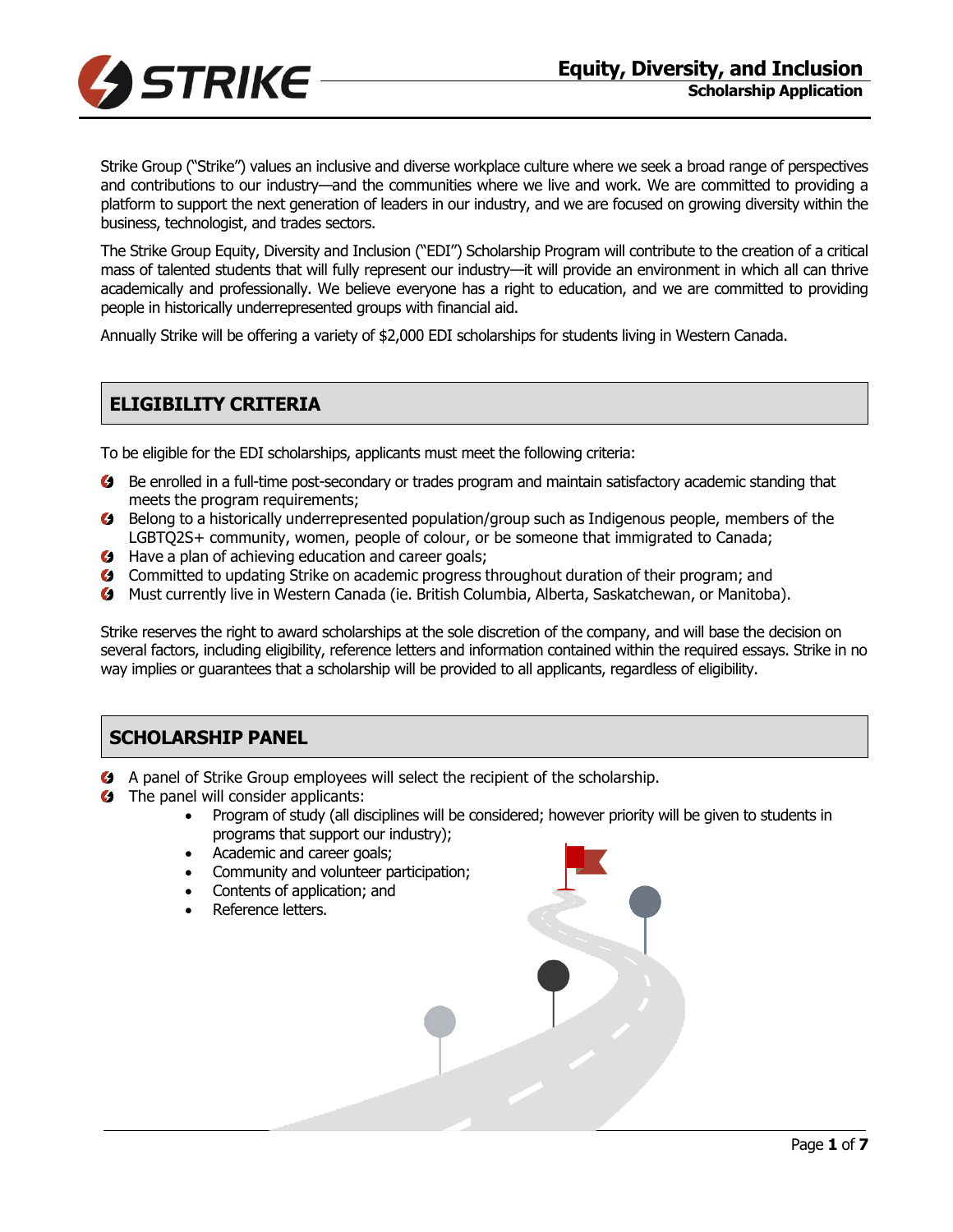

## **APPLICATION PROCESS**

- **4** Applicants must provide:
	- Proof of enrollment in either post-secondary or trades program;
	- Provide required verification for the particular scholarship they are applying to;
	- Two reference letters; and
	- Completed Strike Group EDI Scholarship Application.

Submit all documents together in **one** email to [scholarships@strikegroup.ca](mailto:scholarships@strikegroup.ca) prior to the deadline.

For all information and documents go to: [www.strikegroup.ca/scholarships/](http://www.strikegroup.ca/scholarships/)

#### **Application Deadline:**

Each scholarship application is open for a three (3) month duration. For additional information on application deadlines, please see the table below and/or read the scholarship FAQ document.

#### **EDI SCHOLARSHIP CATEGORIES**

Applicants may be eligible for more than one of our EDI scholarship categories. Applications for each scholarship will only be accepted during the open application date periods listed below. For more information on scholarship eligibility, please read our scholarship FAQ document that discusses eligibility.

#### **Please select the scholarship category below that you would currently like to be considered for:**

| <b>Check Box</b> | <b>Scholarship Categories:</b>  | <b>Annual Application Dates:</b> |                                 |
|------------------|---------------------------------|----------------------------------|---------------------------------|
|                  |                                 | <b>Applications Open</b>         | <b>Applications Close</b>       |
|                  | <b>Canadian Immigrant</b>       | January 1                        | March 31 at 11:59 p.m. MST.     |
|                  | <b>Indigenous</b>               | April 1                          | June 30 at 11:59 p.m. MST.      |
|                  | LGBTQ2S+                        | April 1                          | June 30 at 11:59 p.m. MST.      |
|                  | <b>Western Canada Inclusion</b> | July 1                           | September 30 at 11:59 p.m. MST. |
|                  | <b>Women in Energy</b>          | October 1                        | December 31 at 11:59 p.m. MST.  |

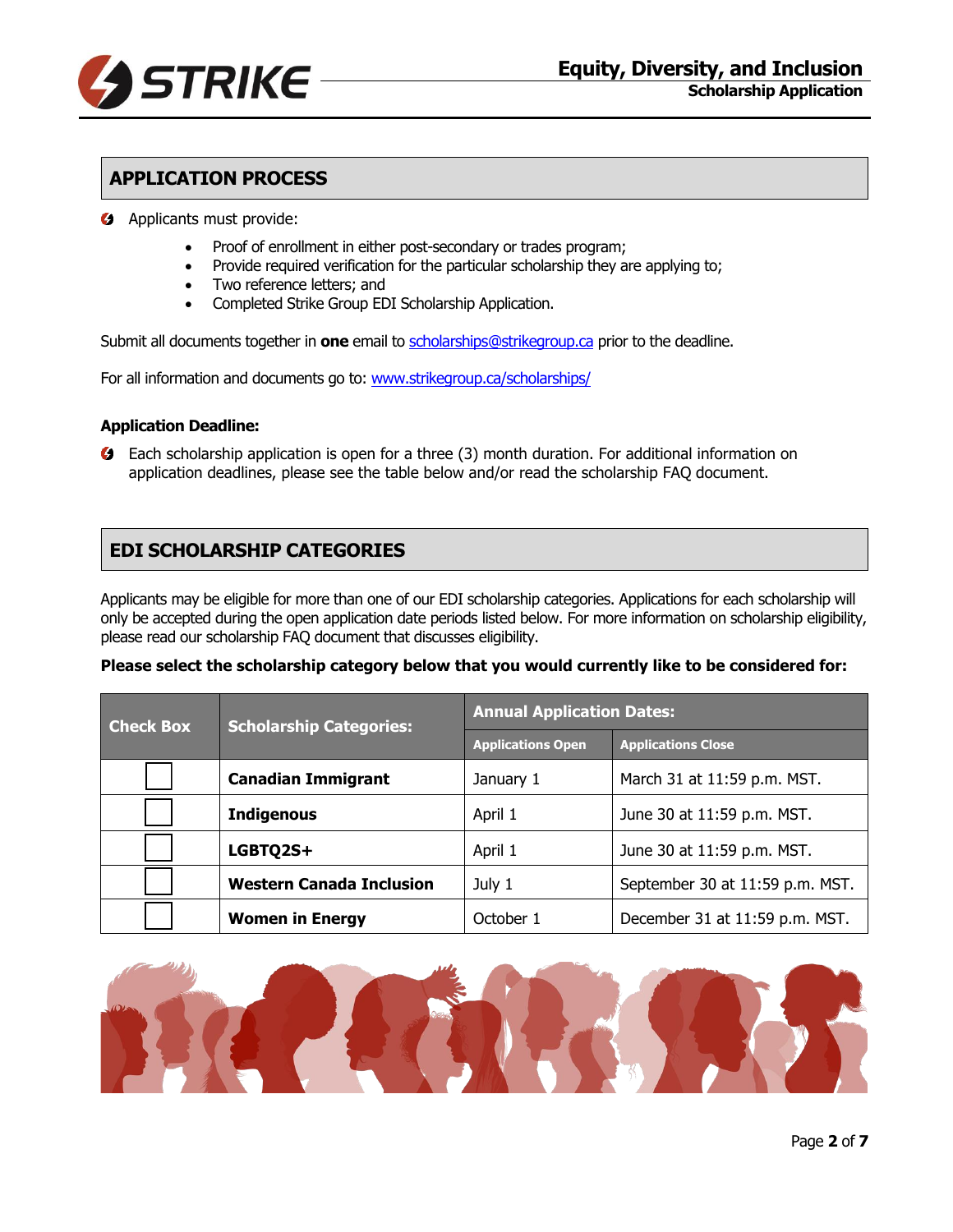

**Scholarship Application**

| PERSONAL INFORMATION                                                                                                 |                               |
|----------------------------------------------------------------------------------------------------------------------|-------------------------------|
| Last Name (current legal name)                                                                                       |                               |
|                                                                                                                      |                               |
| First Name (current legal name)                                                                                      | Middle Initial                |
|                                                                                                                      |                               |
| <b>Street Address</b>                                                                                                |                               |
| City or Town                                                                                                         |                               |
|                                                                                                                      |                               |
| Province                                                                                                             | Postal Code                   |
|                                                                                                                      |                               |
| Mobile Number                                                                                                        | Alternate Phone Number        |
|                                                                                                                      |                               |
| Gender<br>Male<br>Female<br>Choose to not self-identify<br>Indigenous Affiliation or Status<br><b>Metis</b><br>Inuit | Status Indian / First Nations |
| Other:<br><b>Professional or Personal References:</b>                                                                |                               |
|                                                                                                                      |                               |
| Reference # 1 - Full Name                                                                                            |                               |
| Mobile Number                                                                                                        | Alternate Phone Number        |
|                                                                                                                      |                               |
|                                                                                                                      |                               |
| Reference # 2 - Full Name                                                                                            |                               |
|                                                                                                                      |                               |
| Mobile Number                                                                                                        | Alternate Phone Number        |
|                                                                                                                      |                               |
|                                                                                                                      |                               |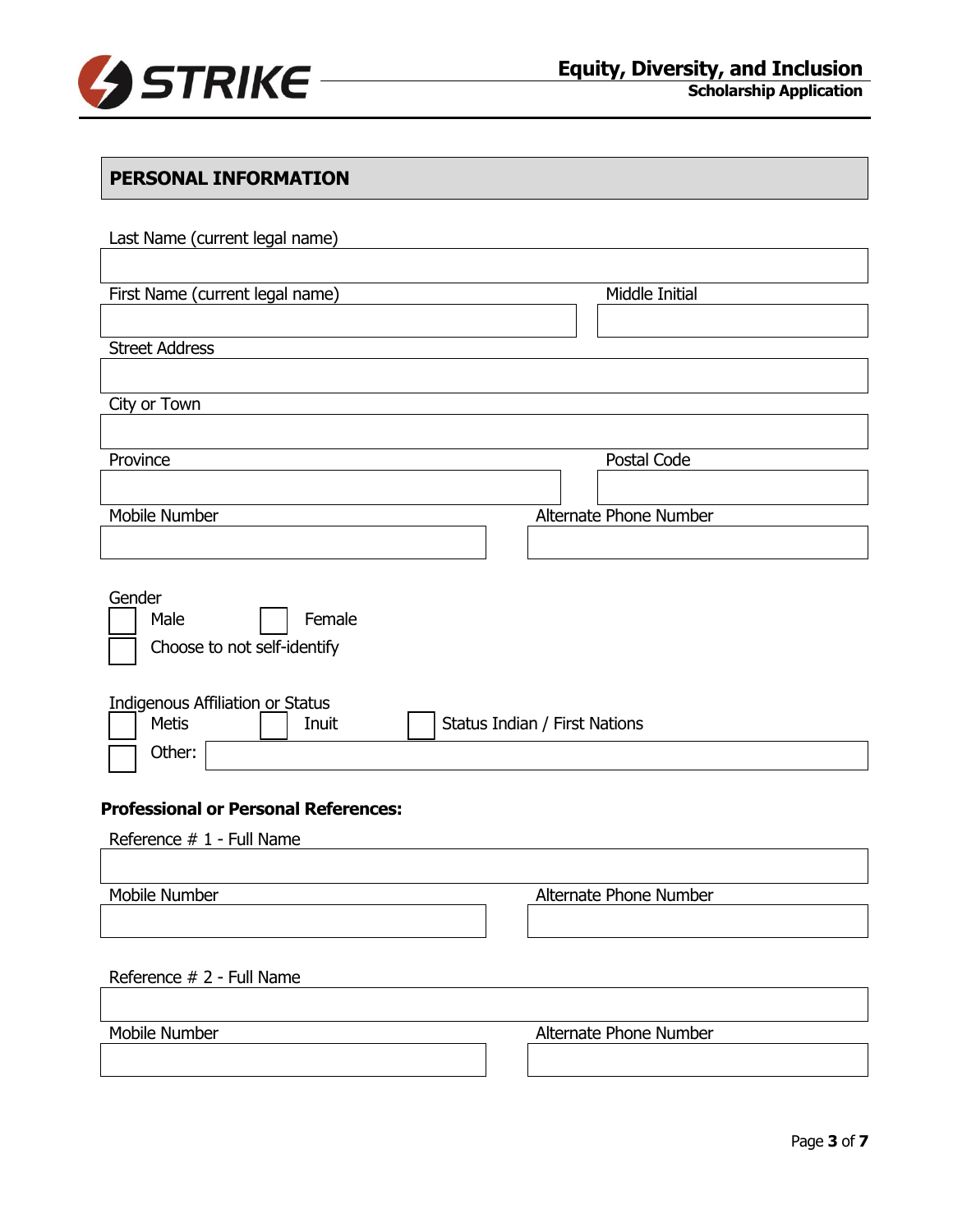

### **SCHOLARSHIP APPLICATION**

#### **1. Please tell us about your academic and career goals.**

**2. Please tell us how this funding could support your education?**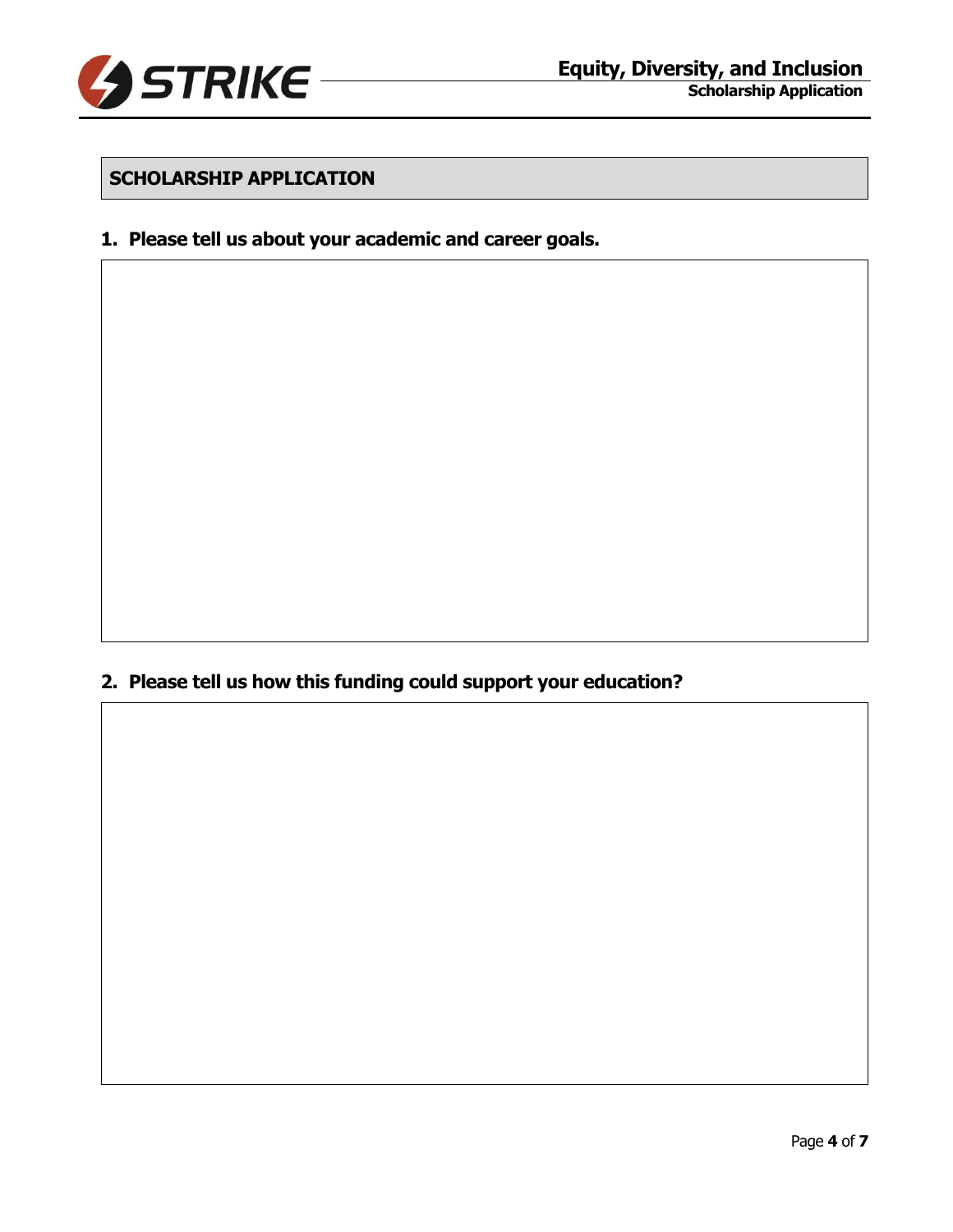

## **3. Please tell us about your community involvement.**

**4. Please tell us how you plan to use your education to give back to the community?**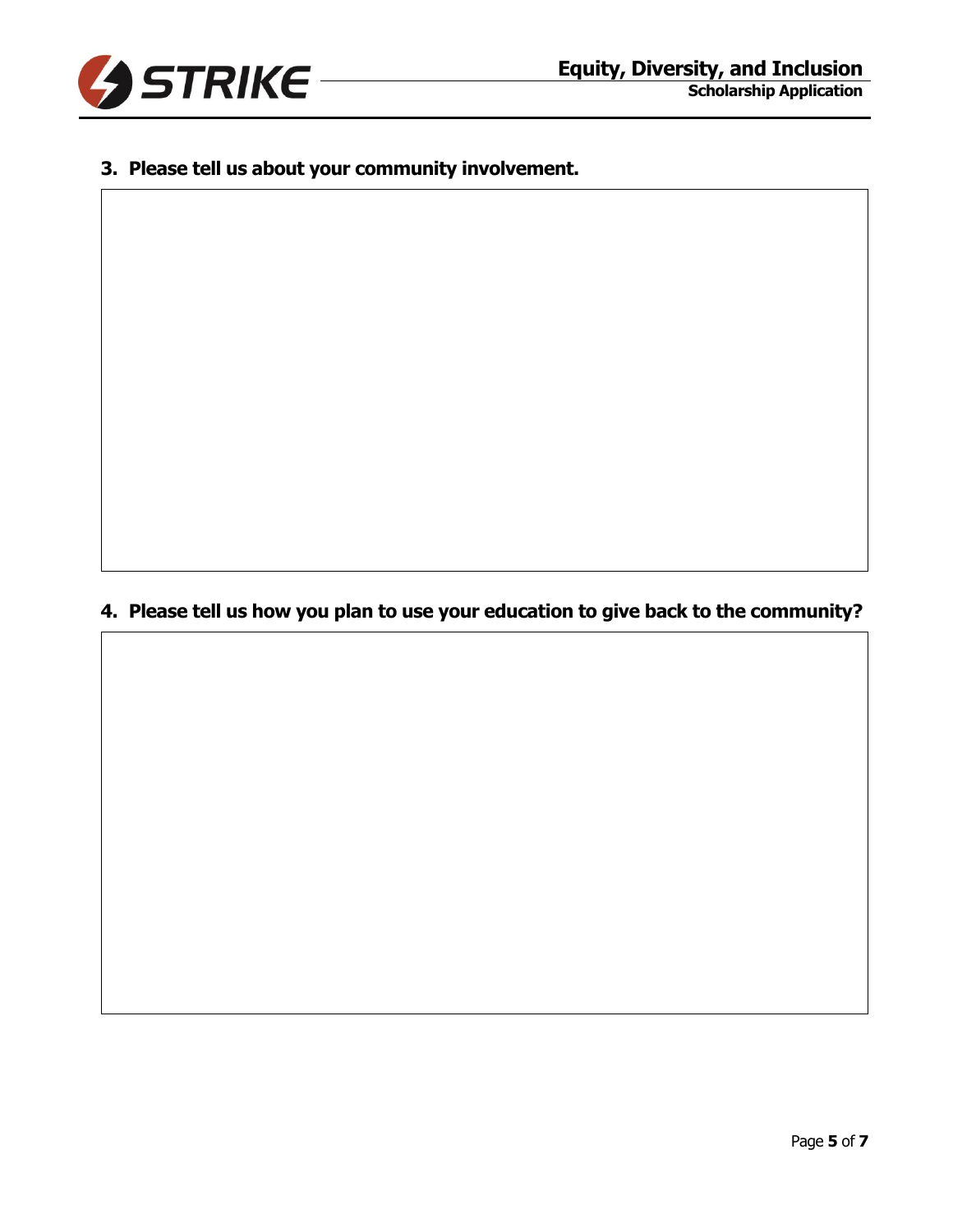

## **5. Please tell us how you will keep Strike informed on your academic progress?**

**6. Tell us why you should be the recipient of the scholarship?**